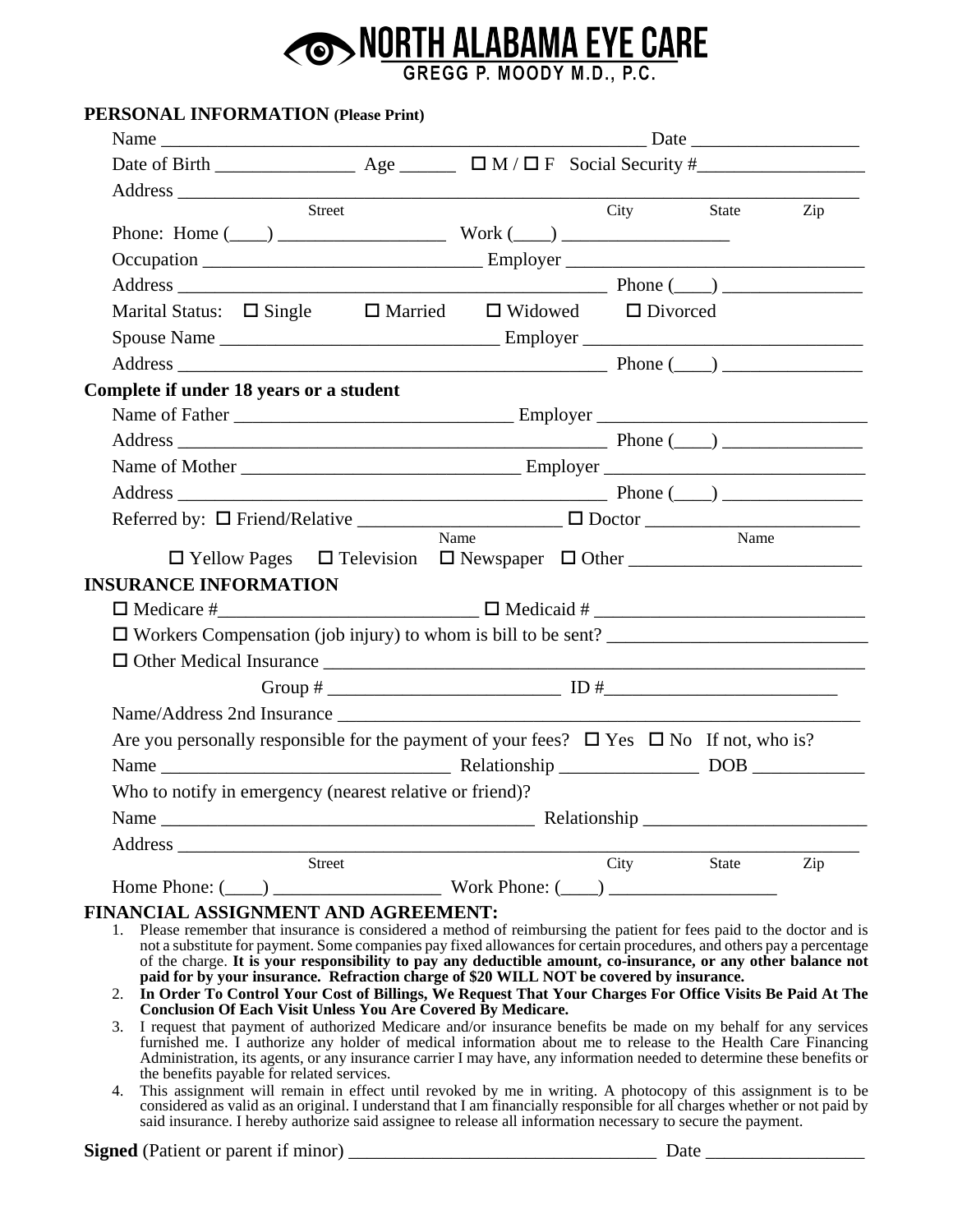## **PATIENT HISTORY FORM**

Patient Name \_\_\_\_\_\_\_\_\_\_\_\_\_\_\_\_\_\_\_\_\_\_\_\_\_\_\_\_\_\_\_\_\_\_\_\_\_\_\_\_\_\_\_\_\_\_\_ Date \_\_\_\_\_\_\_\_\_\_\_\_\_\_\_\_\_\_

Birth Date \_\_\_\_\_\_\_\_\_\_\_\_\_\_\_\_\_\_\_\_\_ Referred by \_\_\_\_\_\_\_\_\_\_\_\_\_\_\_\_\_\_\_\_\_\_\_\_\_\_\_\_\_\_\_\_\_\_\_\_\_\_\_\_\_

| <b>REVIEW OF SYSTEMS</b>                                                           |                               |  |  |  |  |
|------------------------------------------------------------------------------------|-------------------------------|--|--|--|--|
| Do you currently have any of the following problems?                               |                               |  |  |  |  |
|                                                                                    | If YES, please explain.       |  |  |  |  |
| 1. Please list medication you are taking, including<br>eye drops.                  |                               |  |  |  |  |
| 2. Do you have any allergies to any medication?                                    | $\Box$ Yes<br><b>No</b><br>П. |  |  |  |  |
| 3. Constitutional (fever, weight loss, other)                                      | $\Box$ Yes<br>No<br>$\Box$    |  |  |  |  |
| 4. Eyes (glaucoma, cataract, lazy eye, retina<br>problems, other - please specify) | $\Box$ Yes<br>$\square$ No    |  |  |  |  |
| 5. Ear / nose / mouth / throat (hearing loss, sinus<br>problems, sore throat)      | $\Box$ Yes<br>$\square$ No    |  |  |  |  |
| 6. Cardiovascular (heart problems, chest pain,<br>irregular heart beat)            | $\Box$ Yes<br>$\square$ No    |  |  |  |  |
| 7. Respiratory (asthma, shortness of breath,<br>wheezing, coughing)                | $\square$ Yes<br>$\square$ No |  |  |  |  |
| 8. Gastrointestinal (heartburn, abd. pain,<br>diarrhea, vomiting)                  | $\Box$ Yes<br>$\square$ No    |  |  |  |  |
| 9. Genitourinary (urinary problems, blood in urine)                                | $\Box$ Yes<br>$\square$ No    |  |  |  |  |
| 10. Integumentary (skin rashes, excessive<br>dryness)                              | $\Box$ Yes<br>No<br>$\Box$    |  |  |  |  |
| 11. Musculoskeletal (muscle aches, joint pain,<br>swollen joints)                  | $\Box$ Yes<br>$\square$ No    |  |  |  |  |
| 12. Neurological (numbness, weakness,<br>headaches, paralysis)                     | $\Box$ Yes<br>$\square$ No    |  |  |  |  |
| 13. Hematologic/Lymphatic (blood disorders,<br>leukemia)                           | $\square$ Yes<br>$\square$ No |  |  |  |  |
| 14. Allergic/Immunologic (hay fever, allergies)                                    | $\Box$ Yes<br>$\square$ No    |  |  |  |  |
| 15. Endocrine (thyroid problems)                                                   | $\square$ Yes<br>$\square$ No |  |  |  |  |
| 16. Psychiatric (depression, anxiety)                                              | $\square$ Yes<br>$\square$ No |  |  |  |  |

**Family and social history:** Do any medical or eye diseases run in your family. If YES, Please note relationship to patient.

| $\Box$ Glaucoma<br>$\Box$ Diabetes |                                  | $\Box$ Yes | $\Box$ No |
|------------------------------------|----------------------------------|------------|-----------|
|                                    | Do you smoke? If YES, how much?  |            |           |
| □ High blood pressure              | How much:                        |            |           |
| $\Box$ Macular degeneration        | Drink alcohol? If YES, how much? | $\Box$ Yes | $\Box$ No |
| $\Box$ Other                       | How much:                        |            |           |
| Comments:                          |                                  |            |           |

*Physician's Signature:* \_\_\_\_\_\_\_\_\_\_\_\_\_\_\_\_\_\_\_\_\_\_\_\_\_\_\_\_\_\_\_\_\_\_\_\_\_\_\_ *Date:* \_\_\_\_\_\_\_\_\_\_\_\_\_\_\_\_\_\_